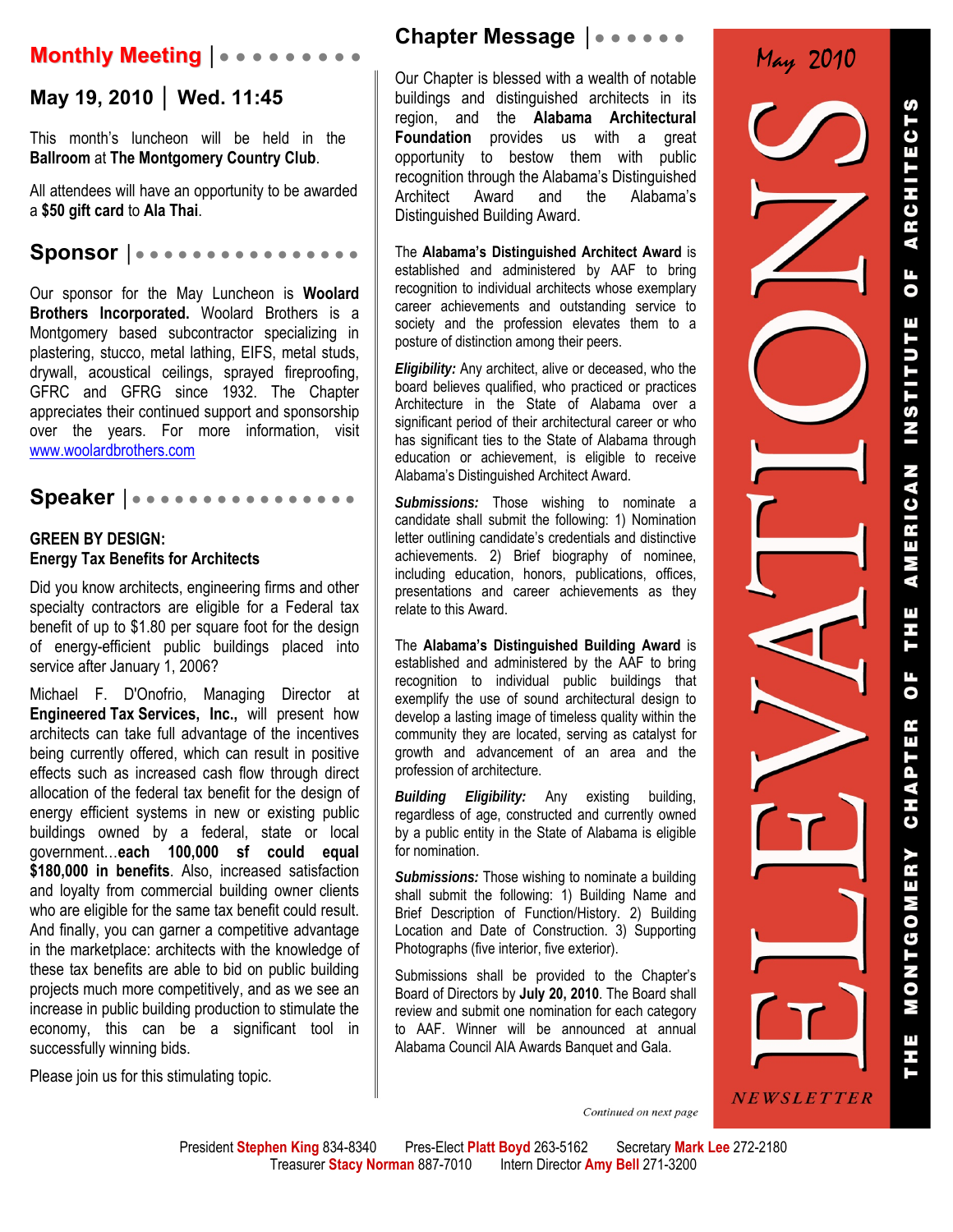## **April Meeting Recap | ● ● ● ● ● ●**



Robert Weiss of sponsor Weiss Flooring and speaker John Cravey of Shaw Contract Group

April's meeting and luncheon was held in the Ballroom of the Montgomery Country Club. With **45** in attendance, Chapter President **Stephen King** opened the meeting by welcoming members, affiliates, sponsors, and guests.

Chapter Treasurer **Stacy Norman** spoke on the **2010 Draw Montgomery Competition and Reception**.

**Cameron Acheson** presented the progress on the **Rural Studio's LionsParkPlay** project with slides and models. Cameron was joined by fellow 5<sup>th</sup> Year thesis students **Bill Batey, Courtney Mathias and Jamie Sartory**. Chapter President **Stephen King** presented a \$500 check on behalf of the Chapter to the Rural Studio in support of the project.

Chapter Secretary **Mark Lee** then introduced our luncheon sponsor, **Weiss Flooring Inc.**, who was represented by **Robert Weiss, David Mills, Adam Weiss** and **David Wyatt**. Robert introduced our speaker, **John Cravey**, Regional Vice President of **Shaw Contract Group**, who spoke of sustainability and recyclability of floor coverings in the industry. Robert Weiss concluded the meeting by drawing for a \$50 Chappy's Deli gift card, which was awarded to **Betty Plaster**.

With all April business concluded, we were adjourned by the President.

# **Building Commission Bulletin |●●●**

On April 30, 2010, Governor Bob Riley signed house Bill 459 enacting a requirement for any new contract awarded on or after July 1, 2010 for a new public school to include a Building Commission approved safe space or hallway.

Pursuant to Act 2010-746, the Building Commission has adopted the *ICC/NSSA Standard for the Design and Construction of Storm Shelters* (ICC 500-2008) as the minimum building code for tornado shelters.

To read the official issued documents (Memo and Act), visit http://www.bc.state.al.us/bc-bulletins.htm, or contact Katherine Lynn, Director, Alabama Building Commission at (334) 242-4082.

## **Announcements │**● ● ● ● ● ● ● ● ● ● ● ●

Congratulations to the participants and award winners of the **2010 Draw Montgomery Art Competition,** sponsored by the Montgomery Chapter of the American Institute of Architects.:

### **Sr. High Winners:**

1<sup>st</sup> Place: Hayley Mims, 11<sup>th</sup> Grade, Saint James, taught by Jim Gunter

2<sup>nd</sup> Place: Kelly Cunningham, 11<sup>th</sup> Grade, Saint James, taught by Jim Gunter

3<sup>rd</sup> Place: Laural Anthony, 10<sup>th</sup> Grade, BTW Magnet, taught by Emily Thomas

Honorable Mention: Ciera Barke, 12<sup>th</sup> Grade, LAMP, taught by Sally Chambliss; Celia Carnes, 10<sup>th</sup> Grade, LAMP, taught by Sally Chambliss; Hyun Sue Kwon, 12<sup>th</sup> Grade, taught by Jim Gunter

#### **Jr. High Winners:**

1<sup>st</sup> Place: Belle Prosser, 9<sup>th</sup> Grade, BTW, taught by Rachel **Dudley** 

**2nd Place:** Maggie Starr, 9th Grade, BTW, taught by Emily Thomas

3<sup>rd</sup> Place: Taylor Anthony, 8<sup>th</sup> Grade, Baldwin Arts & Academy Magnet, taught by Kelly Garza

Honorable Mention: Candace von Hoffman, 8<sup>th</sup> Grade, The Montgomery Academy, taught by Amanda Townsend**;**  Genesis James, 7<sup>th</sup> Grade, Baldwin Arts & Academy Magnet, taught by Kelly Garza**;** Minjee Kim, 8th Grade, Baldwin Arts & Academy Magnet, taught by Kelly Garza

● ● ●

*Mark your calendar:* On **June 25th** we will descend on the **Robert Trent Jones Capital Hill course in Prattville** for the 20th annual Auburn University College of Architecture, Design, and Construction benefit golf tournament. We will start the day with continuing education classes followed by lunch sponsored by Montgomery Chapter AIA complete with a guest speaker. Then it will be off to the links! The day will finish up with an awards ceremony immediately following the golf. Entry forms will be sent out soon but call Richard Meinert 334-745-0074 or Eddie Eiland 334-269-4080 if you have any questions. **Look forward to seeing you June 25 in Prattville !**

● ● ●

*In the works*: Montgomery Chapter AIA is planning a field trip and architectural tour of the soon to be completed **Auburn Arena** on the campus of **Auburn University**, tentatively scheduled for July. Stay tuned for updates!